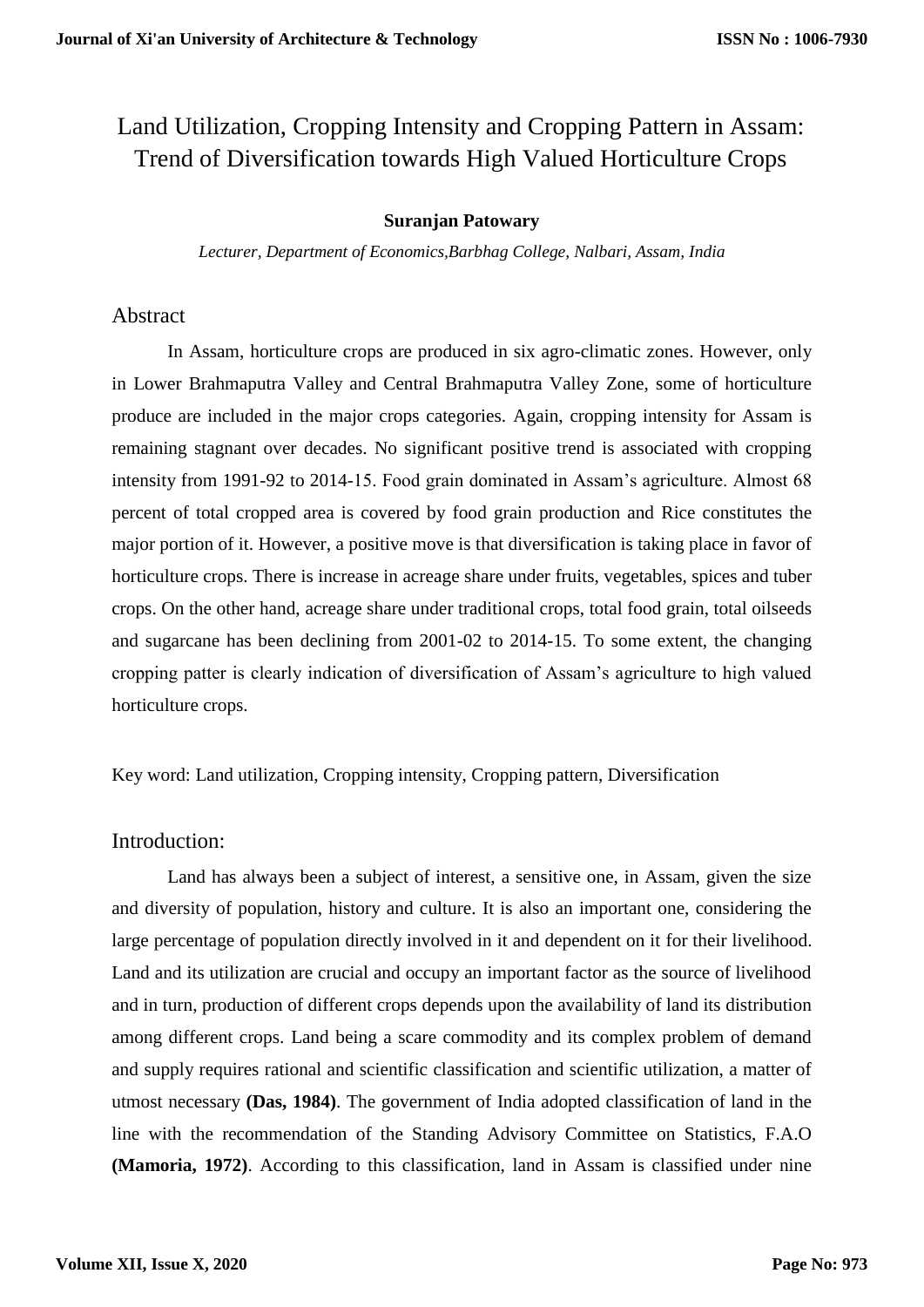categories, viz.(i) Forest, (ii) Area put to non-agricultural uses, (iii) Barren and uncultivable land, (iv) Permanent pastures and other grazing land,(v) Land under Miscellaneous tree crops and groves, (vi) Cultivable waste lands, (vii) Fallow land other than current fallow, (viii) Current fallow and (ix) Net area sown.

Agriculture, in Assam, is the core sector, providing livelihood to significant proportion of population. In contrast, in national level there has been a decline in the growth of agriculture during the 1990's till the recent past **(Mathur et al., 2006)**. Indian agriculture being diversified from traditional agriculture to the more remunerative high valued horticulture crops<sup>1</sup>. Fruits, vegetables, and livestock products have been processing at a faster pace, which reflected in the high share of high-value crops in agriculture production **(Rao et al., 2006)**. Crop diversification spreads the national sources of income and is seen as an important means of avoiding over-reliance on a limited number of agricultural commodities. **(Wainwright, 1994)**. There are some factors that cause the diversification from agriculture to horticulture. They are first; rapid economic growth in many Asian countries has allowed consumers to shift from traditional food grains and some other starchy staples to high-value foods. The second factor is urbanization that takes place at the faster rate. Third, the change towards more outward-looking trade policies has affected production. Fourth, liberalization opens up FDI that affected food-marketing channels **(Gulati et al., 2005)**. **(Joshi et al., 2006)** states that urbanization and infrastructure play an important role in shifting cropping pattern towards high-value commodity. High-value agriculture has a comparative advantage in production and labour absorption over staples and thus recognized as an important strategy for smallholders can boost their income and employment **(Pingali and Rosegrant, 1995; Mellor, 2004)**. The high value produces like fruit, vegetable, egg, dairy, meat, and fish provide remunerative price than cereals as there is a continuous increase in demand for these crops. Thus, farmers are able to receive higher market price than the traditional crops and the diversification is found to be profitable **(Raju, 2005; Singh et al., 2007; Jha et al., 2009)**. There is scope for raise income of the farming community and employment opportunities associated with the high-valued sector **(Choudhary, 2013)**. However high-valued crops involved market risks due to its perishability nature which causes considerable price fluctuation or instability.

**.** 

<sup>1</sup> High valued horticultural crops, which include vegetables, fruits and spices/condiments **(Gautam, 2016)**.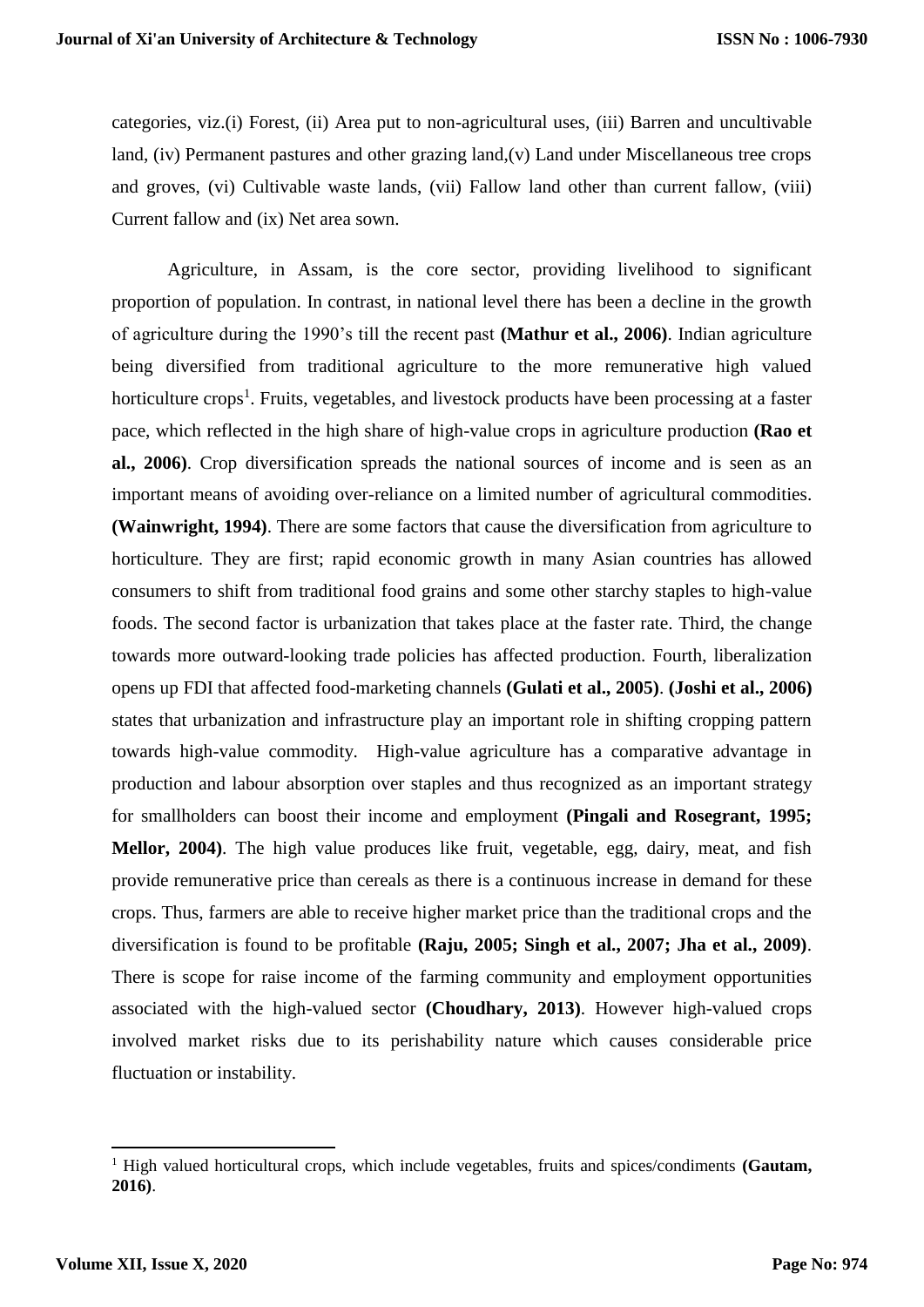Agricultural diversification can be seen as an instrument to raise farm income, generate employment opportunities, alleviate poverty and for conservation of natural resources **(Braun, 1995; Pingali and Rosegrant, 1995; Ryan and Spencer, 2001; Birthal et al., 2005)**. In Assam, **Maldal (2010)** observed an increase in the acreage share of Rabi food grain, oilseeds, fruits, spices, vegetables and the corresponding decline in the Kharif food grains. **Bhattacharyya (2008)** states that diversification not only enhances income but diversification towards high-value crops such as vegetables helps in preserving and managing soil fertility. However, for state like Assam, limited numbers of studies has been done in this regard. Thus, in the contest of diversification , we will examine the cropping pattern in Assam in terms of possible diversification from traditional agriculture towards horticulture crops.

Objectives, Data sources and Methodology:

The specific objectives of this paper are-

(a) To observe land utilization statistics in Assam.

(b) To estimate the cropping intensity in Assam and check whether significant trend is associated with cropping intensity or not.

(c) To observe cropping pattern in Assam in terms of possible diversification from traditional agriculture to high valued horticulture crops.

The paper intends to provide a picture of land utilization, cropping intensity and cropping pattern in Assam and is based on secondary data. Data pertaining to the study are collected from various reports and publications of different government and other organizations such as Directorate of Agriculture; Assam, Directorate of Horticulture & FP; Assam, Directorate of Economics and Statistics; Assam, Budget Reports of Government of Assam, Economic Survey Assam and indiastat.com .

In this paper, we compute cropping intensity with the help of following formula-

Cropping intensity 
$$
=
$$
  $\frac{\text{Gross Cropped Area}}{\text{Net Sown Area}} \times 100$ 

To checking whether significant trend is associated with cropping intensity or not, simple regression model in the form of  $Y = \beta_0 + \beta_1 t + e$  is used (**Hirsch et.al, 1991**). Again, to capture the possible diversification from traditional agriculture to horticulture in terms of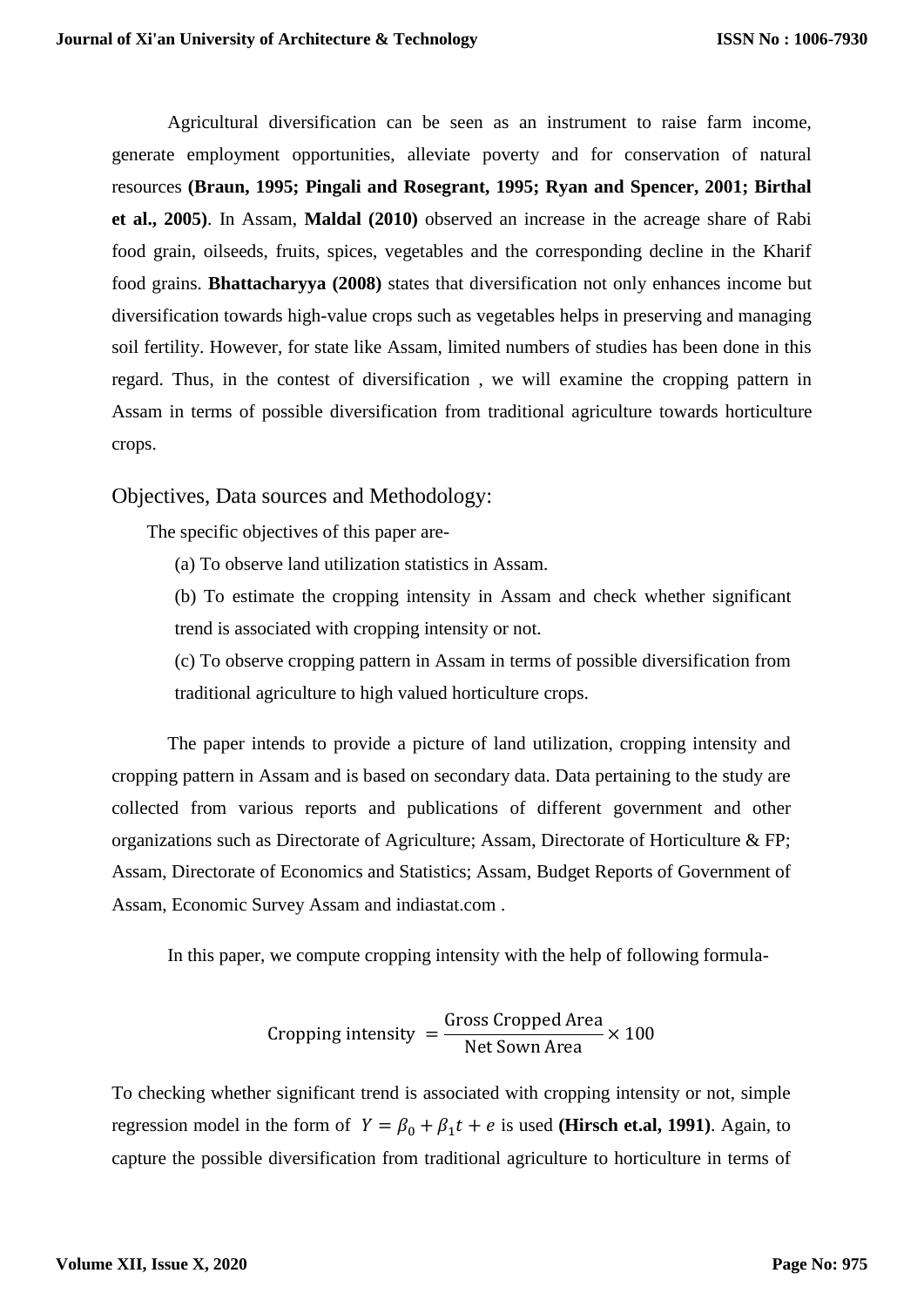changing cropping pattern of Assam agriculture, the study incorporate the method of percent distribution of gross crop area under different crops and changes in the distribution over time.

### Agro-climatic Zone Wise Cropping Sequence in Assam:

Cropping Pattern refers to the proportion of area under different crops at a point of time. Changing cropping pattern means a change in the proportion of area under different crops. In Assam, cropping pattern is determined by natural factors such as soil, climate and rainfall. Based on the characteristics the state of Assam is comprised of three physical divisions, via, Brahmaputra Valley, Barak Valley and the Hill Range with a geographical area of 78,438 sq. km, which is 2.4 percent of the country's total geographical area. The Brahmaputra valley being the largest strip of plain extending its land from west to north-east covers 72 percent of total area of the state through a distance of 450 km. and about 85 percent of population in total geographical area. Besides the state of Assam constituting by the above mention three board natural divisions, it has been divided into six agro climatic zones based on the state reside in this region **(Das, 1984).** The Barak valley is in the southern part of the state accounting about 9 percent of the state and the Hill constitutes 19 percent of patterns of climatic condition and rainfall, terrain and soil type. The six agro climatic zone wise cropping sequence are presented in the Table 1.1. It will be observed from Table 1.1; that, rice has traditionally been considered as the principal crop in these zones. The method of cultivation in Plains almost similar to the most part of India. Rainfall is determinant factor of scale of cultivation in Assam Agriculture. During winter season, the scale of cultivation is much smaller as major crops are dependent on rainfall. Again, the method of cultivation in hills is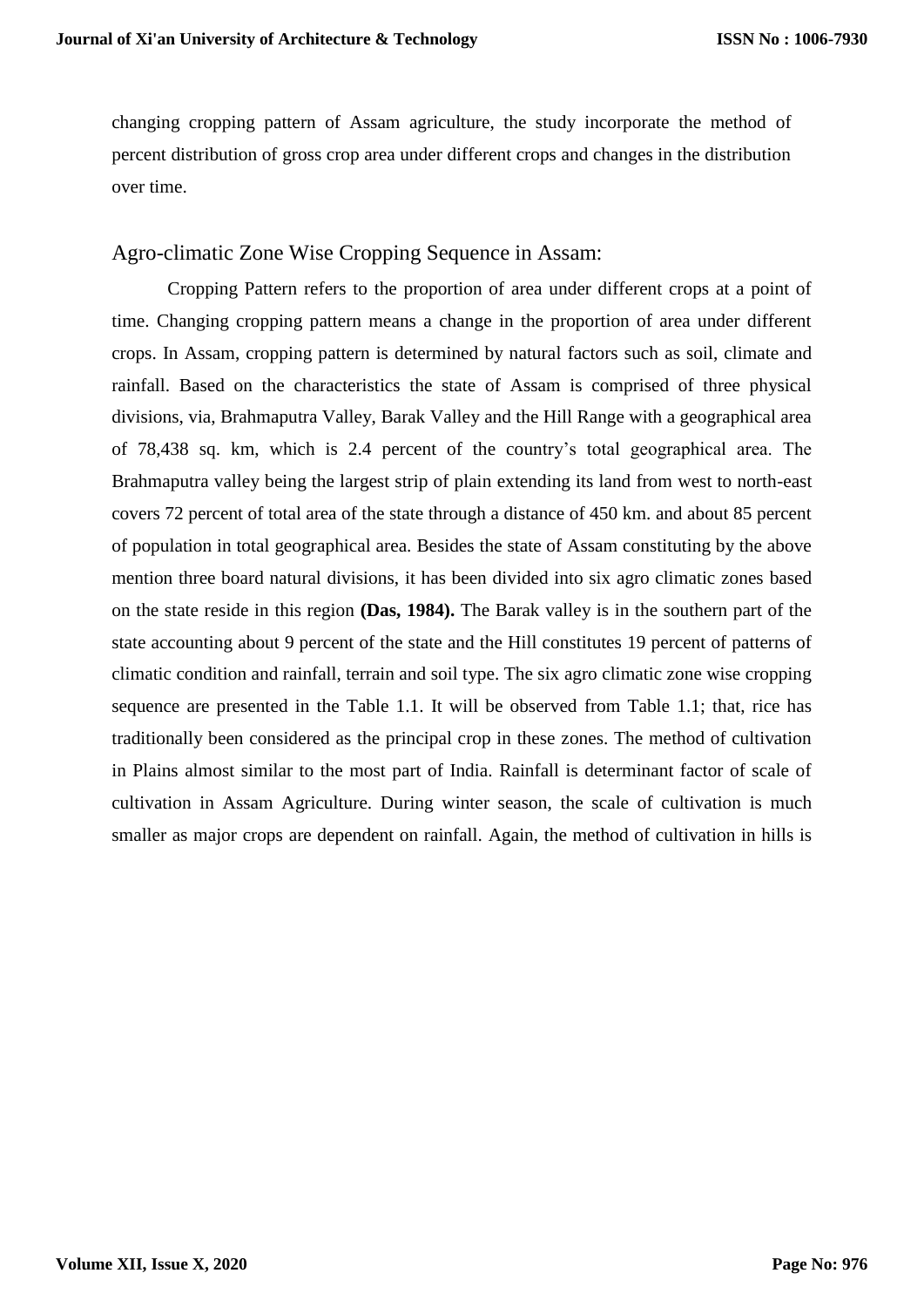| Table 1.1: Agro-climatic Zone Wise Cropping Sequence |                       |                                                                                                                |  |  |  |  |  |  |  |
|------------------------------------------------------|-----------------------|----------------------------------------------------------------------------------------------------------------|--|--|--|--|--|--|--|
| Zone                                                 | <b>Districts</b>      | <b>Important Crops</b>                                                                                         |  |  |  |  |  |  |  |
| Lower                                                | Kamrup-Rural,         | Major crops - Winter (Sali) Paddy, Summer (Boro) Paddy, Autumn (Ahu) Paddy, Maize, Pulses,<br>$\bullet$        |  |  |  |  |  |  |  |
| Brahmaputra                                          | Kamrup-Metro,         | Oilseeds, Jute & Vegetables.                                                                                   |  |  |  |  |  |  |  |
| <b>Valley Zone</b>                                   | Nalbari, Baksa,       | Other crops -Sugarcane.<br>$\bullet$                                                                           |  |  |  |  |  |  |  |
|                                                      | Barpeta, Bongaigaon,  | Other horticultural crops - Cashew nut, Banana, Assam Lemon, Orange, Pineapple, Arecanut &<br>$\bullet$        |  |  |  |  |  |  |  |
|                                                      | Chirang, Kokrajhar,   | Coconut.                                                                                                       |  |  |  |  |  |  |  |
|                                                      | Goalpara & Dhubri     |                                                                                                                |  |  |  |  |  |  |  |
| North Bank                                           | Darrang, Udalguri,    | Major crops – Winter (Sali) Paddy, Deep Water (Bao) Paddy, Autumn (Ahu), Paddy, Boro Paddy<br>$\bullet$        |  |  |  |  |  |  |  |
| Plains Zone                                          | Sonitpur, Lakhimpur & | Other crops – Mustard, Pulses, Maize & Jute.<br>$\bullet$                                                      |  |  |  |  |  |  |  |
|                                                      | Dhemaji               | Horticultural crops - Black Pepper, Banana, Ginger, Pineapple, Orange, Litchi, Assam Lemon, &<br>$\bullet$     |  |  |  |  |  |  |  |
|                                                      |                       | Vegetables.                                                                                                    |  |  |  |  |  |  |  |
| Upper                                                | Tinsukia, Dibrugarh,  | Major crops – Winter (Sali) Paddy.<br>$\bullet$                                                                |  |  |  |  |  |  |  |
| Brahmaputra                                          | Sibsagar, Jorhat &    | Other crops – Mustard, Pulses, Sugarcane & Maize<br>$\bullet$                                                  |  |  |  |  |  |  |  |
| Valley Zone                                          | Golaghat              | Horticultural crops - Black Pepper, Banana, Ginger, Orange, Assam Lemon, Vegetables & Arecanut.<br>$\bullet$   |  |  |  |  |  |  |  |
| Central                                              | Nagaon & Morigaon     | Major crops - Winter & Summer Paddy, Jute, Sugarcane, Vegetables & Oilseeds.<br>$\bullet$                      |  |  |  |  |  |  |  |
| <b>Brahmaputra</b>                                   |                       | Other crops – Maize & Pulses<br>$\bullet$                                                                      |  |  |  |  |  |  |  |
| <b>Valley Zone</b>                                   |                       | Other horticultural crops - Banana, Assam Lemon, Arecanut & Coconut.<br>$\bullet$                              |  |  |  |  |  |  |  |
| <b>Barak Valley</b>                                  | Cachar, Karimganj &   | Major crops – Winter (Sali) Paddy, Autumn (Ahu) Paddy<br>$\bullet$                                             |  |  |  |  |  |  |  |
| Zone                                                 | Hailakandi            | Other crops – Summer (Boro) Paddy, Sugarcane<br>$\bullet$                                                      |  |  |  |  |  |  |  |
|                                                      |                       | Other horticultural crops – French Bean, Ginger, Vegetables Pineapple & Arecanut.<br>$\bullet$                 |  |  |  |  |  |  |  |
| Hill Zone                                            | Karbi Anglong &       | Major crops – Winter (Sali) Paddy, Autumn (Ahu) Paddy, Summer (Boro) Paddy, Maize, Sugarcane<br>$\bullet$      |  |  |  |  |  |  |  |
|                                                      | North Cachar Hills    | Other crops - Oilseeds & Pulses.<br>$\bullet$                                                                  |  |  |  |  |  |  |  |
|                                                      |                       | Other horticultural crops – Pineapple, Orange & other citrus crops, Ginger, Vegetables & Arecanut<br>$\bullet$ |  |  |  |  |  |  |  |
|                                                      |                       |                                                                                                                |  |  |  |  |  |  |  |

**Source:** *Directorate of Agriculture, Government of Assam*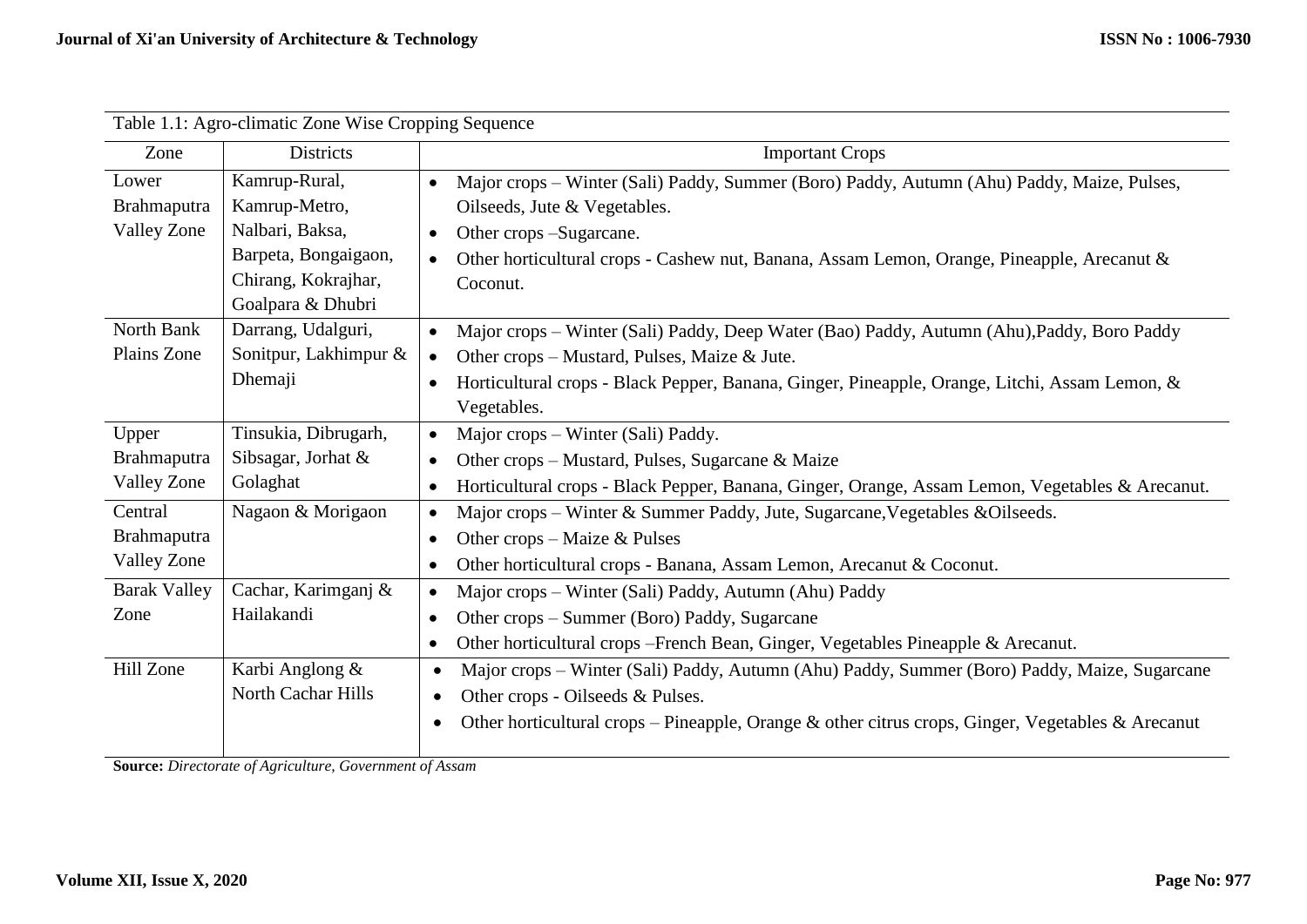different from Plains. In the hills, the traditional practice of shifting 'jhum' cultivation is the predominant mode of farming **(Bezbaruah, 1994)**. In all six zones, horticulture crops are produced. However only in Lower Brahmaputra Valley Zone and Central Brahmaputra Valley Zone, some of horticulture produce are included in major crops category.

Results and Discussion:

Land Use Pattern and Cropping Intensity of Assam:

As per the Land Utilization Statistics for the year 2014-15**,** Assam compromise 78.44 lakh hectares of total geographical area. Out of the total geographical area, net sown area<sup>2</sup> constitutes 36.04 percent, 23.62 percent was under forest, 31.36 percent was 'land not available for cultivation' and 6.74 percent was other uncultivable area. Fallow land constitutes 2.23 percent, land under still water and water logged area together constitutes 2.74 percent. The area under Social forestry was 0.14 percent of the total geographical area. The Gross Cropped Area**<sup>3</sup>** in the State was 40.83 lakh hectare in 2014-15 compared to 41.00 lakh hectare in 2013-14 showing and decline of 0.17 lakh hectare in 2014-15 **(Economic Survey Assam, 2016-17)**. Further, the cropping intensity of Assam from 1991-92 to 2014-15 are calculated which are presented in Figure 1.1. Fluctuation of cropping intensity is observed in the range between 139.79 and 145.46 at 95 percent confidence interval. However, no significant positive trend**<sup>4</sup>** is associated with cropping intensity from 1991-92 to 2014-15. Thus, we can say the cropping intensity is remaining static in Assam over decades.

l

**<sup>2</sup>** Net sown area represents the total area sown with crops and orchards. Area sown more than once in the same year is counted only once.

**<sup>3</sup>** Gross Cropped Area represents the total area sown once or more than once in a particular year, that means, the area is counted, as many times as there are sowings in a year. This total area is also known as total cropped area or total area sown.

<sup>&</sup>lt;sup>4</sup> Simple regression model in the form of  $Y = \beta_0 + \beta_1 t + e$  is use to checking whether significant trend is associated with cropping intensity or not. Results found that coefficient value is not significant, the constant value which is 142.63 highly significant at 1 percent level of significant.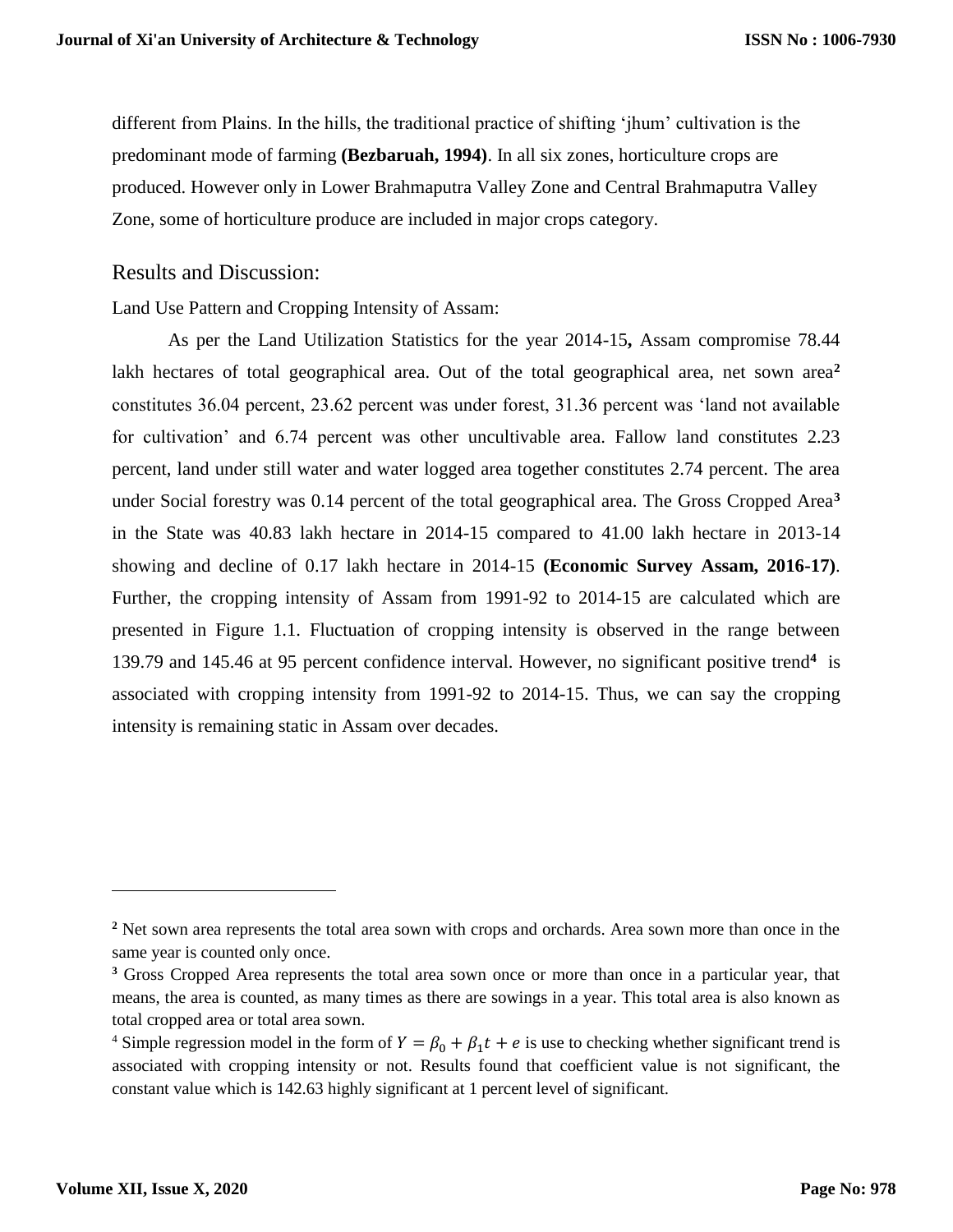

**Figure 1.1 : Cropping Intensity of Assam during 1991-92 to 2014-15**

**Source:** *Author 's calculation based on data collected from (1)Directorate of Economics and Statistics, Government of Assam (2) indiastat.com*

### Cropping Pattern in Assam: Trend towards High Valued Horticulture Crops:

The shares of different crops in the gross cropped area indicate the cropping pattern. This may undergo changes overtime in response to changes in economic, technological or other environmental factors. Table 1.2 the cropping pattern in Assam is examined from the period of 2001-02 to 2014-15. We examine the date from the year 2001 as because of there is rapid upscalling of number of cold storage as well as capacity expansion in Assam from the year 2001. Assam agriculture dominated by food grains. Almost 68 percent of total area is covered by food grain production and Rice constitutes the major portion of it. However, a noteworthy change has been observed from the period from 2001-02 to 2014-15. The percentage share of traditional crops**<sup>5</sup>** in the gross cropped area gradually decline, on the other hand the percentage share of high valued horticulture crops in the gross cropped area gradually increases. A noteworthy aspect of Assam agriculture is that diversification that has occurred in favour of horticulture crops**.** There is increase in acreage under fruits, vegetables, spices and tuber crops. While, acreage under

 $\overline{a}$ 

<sup>5</sup> The traditional crops, which include cereals, pulses, oilseeds, cotton and sugar cane **(Gautam, 2016)**.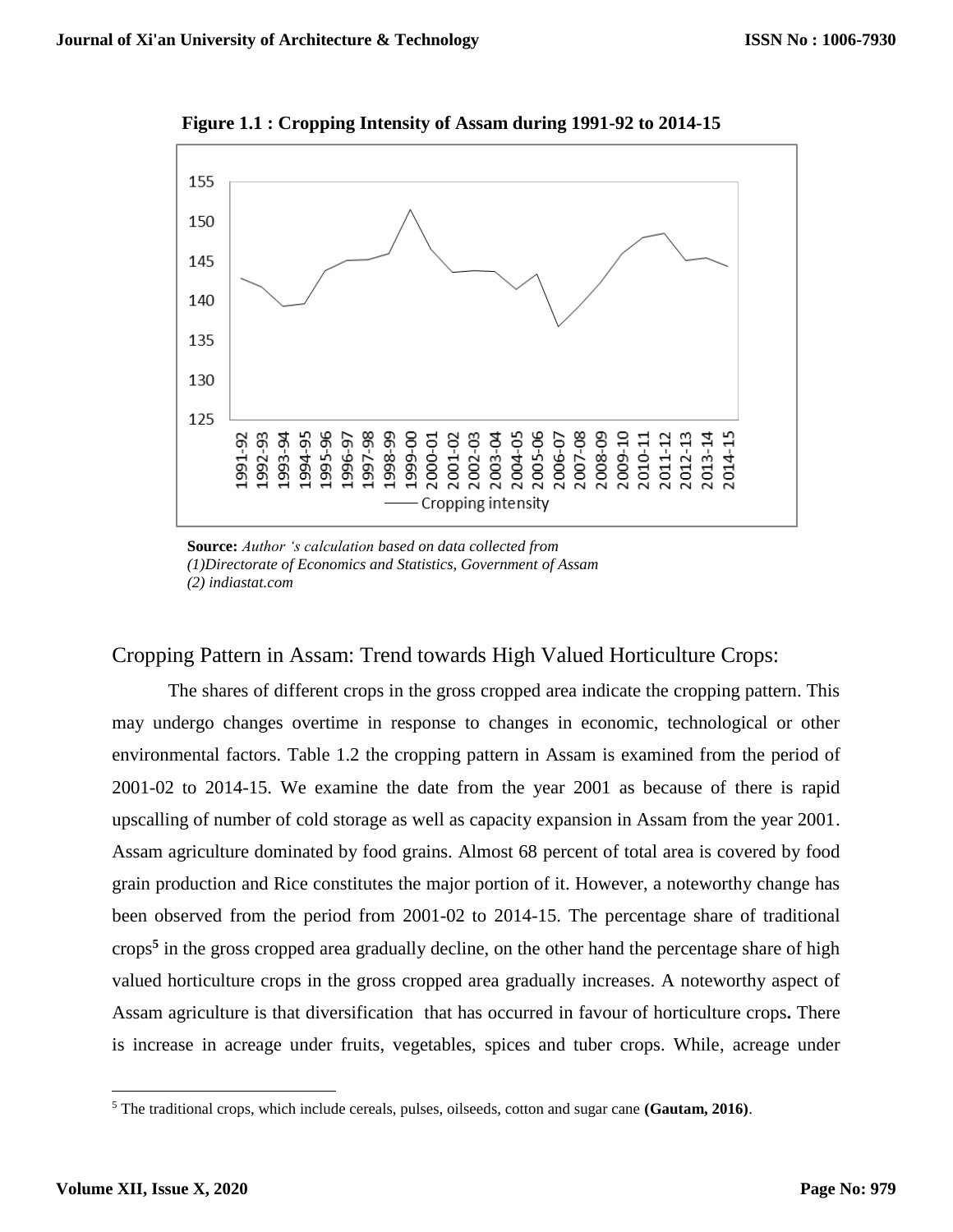traditional crops, total food grain, total oil seeds and sugarcane has been declining from 2001-02 to 2014-15. For food grains, the declining trend was observed from 2001-02 to 2007-08 and almost remain static from 2008-09. There is 28.22 percent increase in acreage under fruits from 1.13 lakh hectares in 2004-05 to 1.44 lakh hectares in 2015-16 and 25.88 percent increase in acreage under vegetables from 2.22 lakh hectares in 2004-05 to 2.80lh in 2015-16. The increase in percent area under tuber crops and spices in the same period was 34.07 percent and 29.68 percent respectively. The increase area under tuber crops was 0.84 lakh hectares in 2004-05 and 11.24 lakh hectares in 2015-16 and for spices; it was 0.84 lakh hectares to 10.87 lakh hectares during the same period. The same facts have been shown in the Figure. 1.2 for the four years.

| Year    | Total  | Total      | Total         | Total | Total  | Total | Sugarc | Other |  |  |
|---------|--------|------------|---------------|-------|--------|-------|--------|-------|--|--|
|         | Fruits | Vegetables | <b>Spices</b> | Tuber | Food   | Oil   | -ane   | Crops |  |  |
|         |        |            |               | Crops | Grains | Seeds |        |       |  |  |
| 2001-02 | 2.78   | 4.38       | 2.09          | 2.29  | 68.58  | 8.51  | 0.68   | 10.69 |  |  |
| 2002-03 | 2.76   | 4.30       | 2.12          | 2.19  | 68.87  | 8.56  | 0.66   | 10.54 |  |  |
| 2003-04 | 2.84   | 4.37       | 2.12          | 2.25  | 68.72  | 7.66  | 0.63   | 11.42 |  |  |
| 2004-05 | 2.89   | 4.30       | 2.15          | 2.15  | 66.45  | 7.29  | 0.62   | 14.15 |  |  |
| 2005-06 | 2.85   | 5.87       | 2.17          | 2.02  | 65.94  | 6.28  | 0.58   | 14.29 |  |  |
| 2006-07 | 3.15   | 6.27       | 2.29          | 2.35  | 63.51  | 7.33  | 0.72   | 14.38 |  |  |
| 2007-08 | 3.10   | 6.21       | 2.31          | 2.21  | 65.70  | 7.22  | 0.68   | 12.59 |  |  |
| 2008-09 | 3.11   | 6.00       | 2.31          | 2.19  | 66.07  | 6.68  | 0.73   | 12.91 |  |  |
| 2009-10 | 3.18   | 6.14       | 2.21          | 2.26  | 65.75  | 6.72  | 0.66   | 13.08 |  |  |
| 2010-11 | 3.30   | 6.18       | 2.43          | 2.29  | 66.49  | 6.54  | 0.72   | 12.04 |  |  |
| 2011-12 | 3.30   | 6.17       | 2.49          | 2.59  | 65.72  | 6.62  | 0.68   | 12.43 |  |  |
| 2012-13 | 3.43   | 6.33       | 2.56          | 2.59  | 66.64  | 7.51  | 0.71   | 10.24 |  |  |
| 2013-14 | 3.50   | 6.30       | 2.61          | 2.53  | 66.20  | 7.44  | 0.71   | 10.71 |  |  |
| 2014-15 | 3.53   | 6.81       | 2.79          | 2.65  | 66.15  | 7.52  | 0.73   | 09.82 |  |  |

Table 1.2: Area under Major Crop Category as a Percentage of Gross Area Cultivated during 2001-02 to 2014-15

**Source:** *Author 's calculation based on data collected from*

*(1) Directorate of Agriculture, Government of Assam*

*(2) Directorate of Horticulture & FP, Government of Assam*

*(3) Statistical Handbook Assam 2016, Directorate of Economics and Statistics, Government of Assam*

*(4) indiastat.com*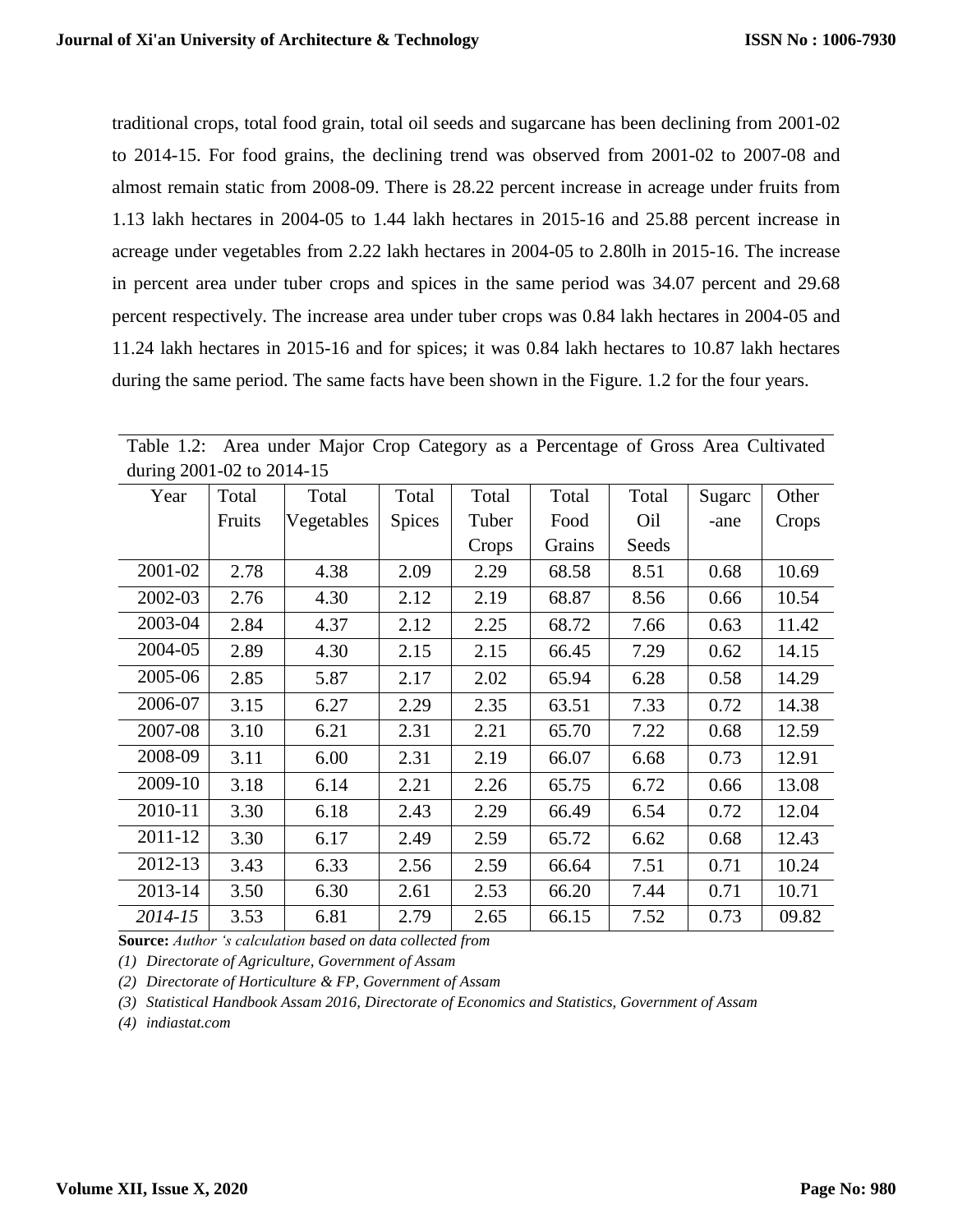#### **Journal of Xi'an University of Architecture & Technology**

Figure 1.2: Area under Major Crop Category as a Percentage of Gross Area Cultivated during 2001-02, 2005-06, 2010-11 and 2015-16



**Source:** *Author 's calculation based on data collected from*

- *(1) Directorate of Agriculture, Government of Assam*
- *(2) Directorate of Horticulture & FP, Government of Assam*
- *(3) Statistical Handbook Assam 2016, Directorate of Economics and Statistics, Government of Assam*
- *(4) indiastat.com*

### Conclusion

To sum up, in Assam, horticulture crops are produced in all six agro-climatic zones. However, only in Lower Brahmaputra Valley Zone and Central Brahmaputra Valley Zone, some of horticulture produce are included in the major crops categories. Again, cropping intensity for Assam is remaining stagnant over decades. No significant positive trend is associated with cropping intensity from 1991-92 to 2014-15. Food grain dominated in Assam's agriculture. Almost 68 percent of total cropped area is covered by food grain production and Rice constitutes the major portion of it. However, a positive move is that diversification is taking place in favor of horticulture crops. There is increase in acreage share under fruits, vegetables, spices and tuber crops. While acreage share under traditional crops, total food grain, total oilseeds and sugarcane has been declining from 2001-02 to 2014-15.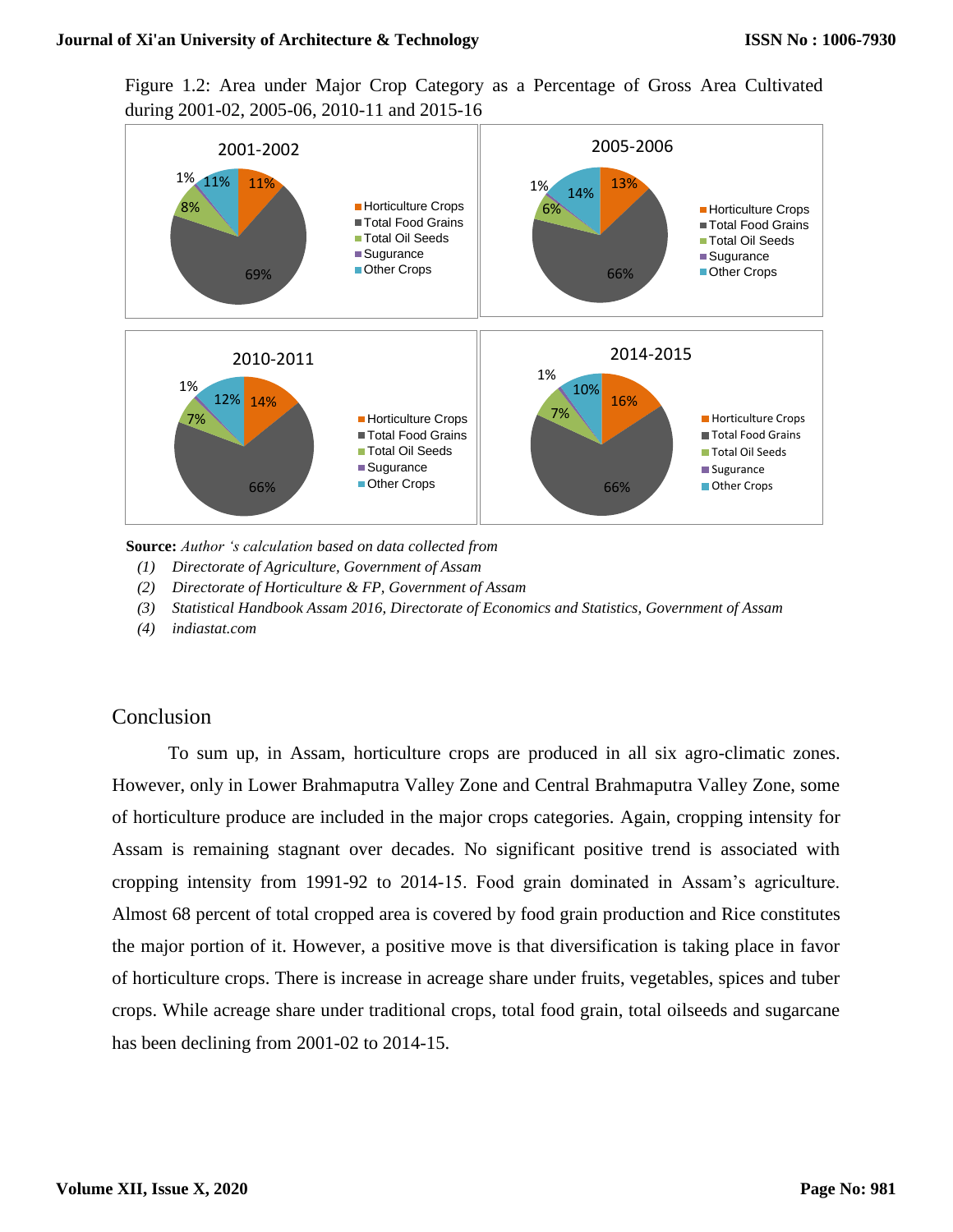To some extent, the changing cropping patter is clearly indication of diversification of Assam's agriculture to high valued horticulture. The growing market demand, high remunerative nature of such crop and positive influence of various government initiatives to expand the area may be the factors behind this. However, there are some other explanations behind the diversification. Due to frequent flood in every year in Assam farmers faces production risks. Many farmers have adopted a risk-averse strategy of not using purchased inputs such as HYV seeds, chemical fertilizers, pesticides, etc. They do not want to apply costly inputs such as chemical fertilizers and HYV seeds for the fear of their being washed away by floods **(Goyari, 2005)**. That forces farmers in the flood prone areas to diversify their cropping pattern **(Bezbaruah and Mandal, 2013)**. Profitability from traditional crops, if negative may be another cause for such diversification. Thus, by incorporating the changing area share of the gross cultivated area of different crop groups of state's agriculture we are able to explain some picture of the diversification that has take place in Assam agriculture.

### References:

Bezbaruah, M.P. and Mandal, R. (2013), "Diversification of Cropping Pattern: Its Determinants and Role in Flood Affected Agriculture of Assam Plains", Indian Journal. Of Agriculture Economics, Vol.68, No.2, April-June 2013

Bezbaruah, M.P. (1994), "Technological Transformation of Agriculture", First Edition, Mittal Publication, New Delhi.

Bhattacharyya, R. (2008), "Crop Diversification: A Search for an Alternative Income of the Farmers in the State of West Bengal in India", International Conference on Applied Economics, pp. 83-94.

Birthal, P.S.; Joshi, P.K.; Gulati, A. (2005), "Vertical Coordination in High-value Food Commodities: Implications for Smallholders, Markets, Trade and Institutions", Discussion Paper No. 85, International Food Policy Research Institute, Washington, D.C., U.S.A.

Braun, V. J. (1995), "Agricultural commercialization: Impacts on income and nutrition and implications for policy", Food Policy, 20 (3): 187-202.

Choudhary, S. K. (2013), "Contribution of National Horticulture Mission In Agricultural Development", International Journal of Advanced Research in Management and Social Sciences, 6(2): 52-55

Das, M.M (1984), "Peasant Agriculture in Assam: A Structural Analysis", Inter-India Publication, New Delhi.pp.49-70.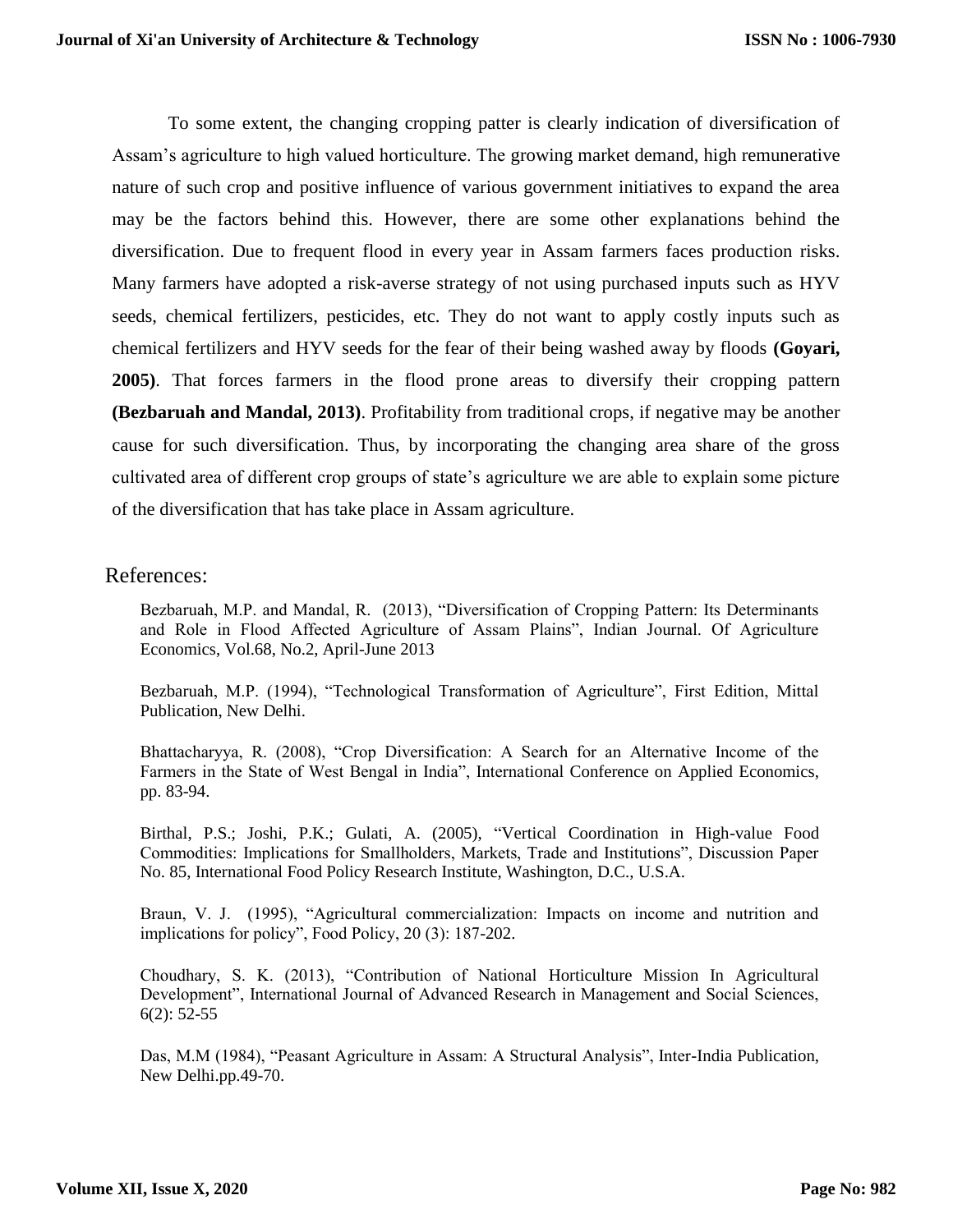Gautam,M. (2016), "Making Indian Agriculture More Resilient Some Policy Priorities", Economic & Political Weekly, February, 20, vol. II 24, no 8

Goyari, P. (2005), "Flood Damages and Sustainability of Agriculture in Assam", Economic and Political Weekly, Vol. 40, No. 26 (Jun. 25 - Jul. 1), pp. 2723-2729

Gulati, A.; Minot, N.; Delgado, C.; Bora, S. (2005), "Growth in high-value agriculture in Asia and the emergence of vertical links with farmers", Paper presented at the workshop, "Linking Small-Scale Producers to Markets: Old and New Challenges", The World Bank.

Hirsch, R.O.; Slack, J.R.; Smith, R.A. (1982), "Techniques of Trend Analysis for Monthly Water Quality Data", Water Resource Research, Vol. 18, NO.1, Pages 107-121, February 1982

Helsel, D.R.& Hirsch, R.M.(1992), "Statistical Methods in Water Resources", Amsterdam: Elsevier Science B.V.

Joshi,P.K., A.Gulati, P.S. Birthal, L. Tewari.(2004), "Agriculture Diversification in South Asia Patterns, Determinant and Policy Implications", Economic and Political Weekly, Vol. 39, No.24, pp. 2457-2467.

Jha, Brajesh, N. Kumar and B. Mohanty (2009): 'Pattern of Agricultural Diversification in India', Working Paper Series No. E/302/2009, Institute of Economic Growth, available at <http://www.iegindia.org/upload/publication/Workpap/wp302.pdf>

Mamoria, C.B. (1972), "Agricultural Problems of India", KitabMahal, Allahabad, pp.15-16

Mandal,R. (2010), "Cropping Patterns and Risk Management in the Flood Plains of Assam", Economic and Political Weekly, Vol. XLV, No. 33 pp. 78-81

Mathur, A.S.; Das,S.; Sircar,S. (2006)," Status of Agriculture in India: Trends and Prospects", Economic and Political Weekly, Vol. 41, No. 52 pp. 5327-5336

Mellor, J. W. (2004) "Agricultural Growth and Poverty Reduction: The Rapid Increasing Role of Smallholder Livestock", in V Ahuja (ed), Livestock and Livelihoods: Challenges and Opportunities for Asia in the Emerging Market Environment, NDDB, Anand, India and FAO, Rome, Italy

Pingali, P. L. and M. W. Rosegrant (1995) "Agricultural Commercialization and Diversification: Processes and Policies", Food Policy, Vol 20, No 3, pp 171-186

Raju, B. Y. (2005): 'Commodity Study on Diversification of Indian Agriculture', Occasional Paper- 36, NABARD, available at:<https://www.nabard.org/pdf/OC%2036.pdf>

Rao P.P., Birthal P.S., Joshi P.K. (2006) "Diversification towards High Value Agriculture: Role of Urbanization and Infrastructure", Economic and Political Weekly, Vol. 41, No. 26 (Jun. 30 - Jul. 7, 2006), pp. 2747-2753